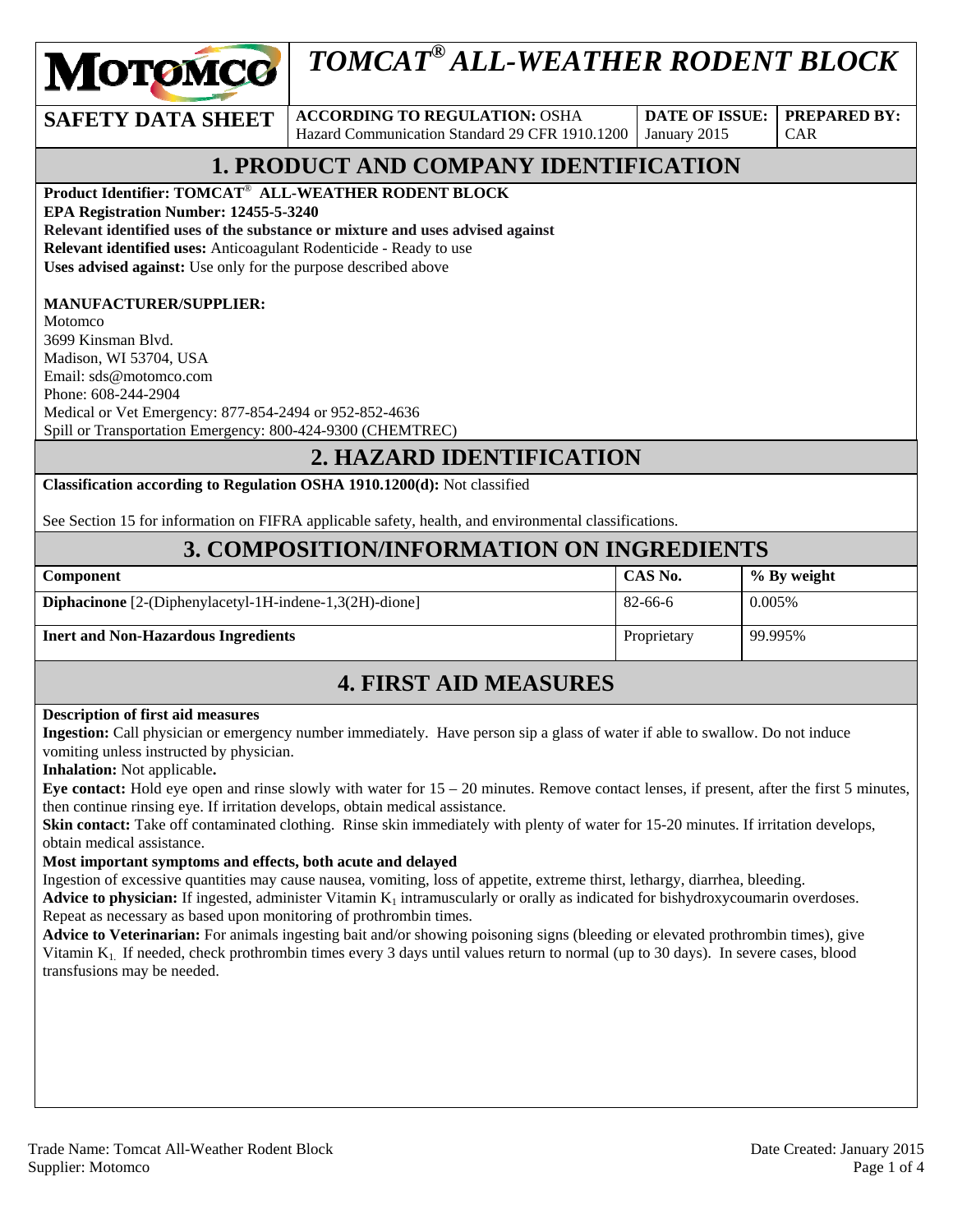# **5. FIRE-FIGHTING MEASURES**

#### **Extinguishing media**

Suitable Extinguishing Media: water, foam or inert gas.

Unsuitable Extinguishing Media: None known.

**Special hazards arising from the mixture:** High temperature decomposition or burning in air can result in the formation of toxic gases, which may include carbon monoxide.

**Advice for firefighters:** Wear protective clothing and self-contained breathing apparatus.

### **6. ACCIDENTAL RELEASE MEASURES**

**Personal precautions, protective equipment and emergency procedures**: Gloves should be worn when handling the bait. Collect spillage without creating dust.

**Environmental precautions:** Do not allow bait to enter drains or water courses. Where there is contamination of streams, rivers or lakes contact the appropriate environment agency.

#### **Methods and materials for containment and cleaning up**

**For Containment:** Sweep up spilled material immediately. Place in properly labeled container for disposal or re-use.

**For Cleaning Up:** Wash contaminated surfaces with detergent. Dispose of all wastes in accordance with all local, regional and national regulations.

**Reference to other sections:** Refer to Sections 7, 8 & 13 for further details of personal precautions, personal protective equipment and disposal considerations.

# **7. HANDLING AND STORAGE**

**Precautions for safe handling**: Do not handle the product near food, animal foodstuffs or drinking water. As soon as possible, wash hands thoroughly after applying bait and before eating, drinking, chewing gum, using tobacco, or using the toilet.

**Conditions for safe storage, including any incompatibilities:** Store only in original container in a cool, dry place, inaccessible to pets and wildlife. Do not contaminate water, food or feed by storage or disposal. Keep containers closed and away from other chemicals.

### **8. EXPOSURE CONTROLS/PERSONAL PROTECTION**

| <b>Established Limits</b> |
|---------------------------|
|                           |

| <b>Component</b> | <b>OSHA</b>     | <b>ACGIH</b>    | <b>Other Limits</b> |
|------------------|-----------------|-----------------|---------------------|
| Diphacinone      | Not Established | Not Established | Not Established     |

**Appropriate Engineering Controls:** Not required

**Occupational exposure limits:** Not established

#### **Personal Protective Equipment:**

**Respiratory protection:** Not required

**Eye protection:** Not required

**Skin protection:** Shoes plus socks, and waterproof gloves.

**Hygiene recommendations:** Wash thoroughly with soap and water after handling.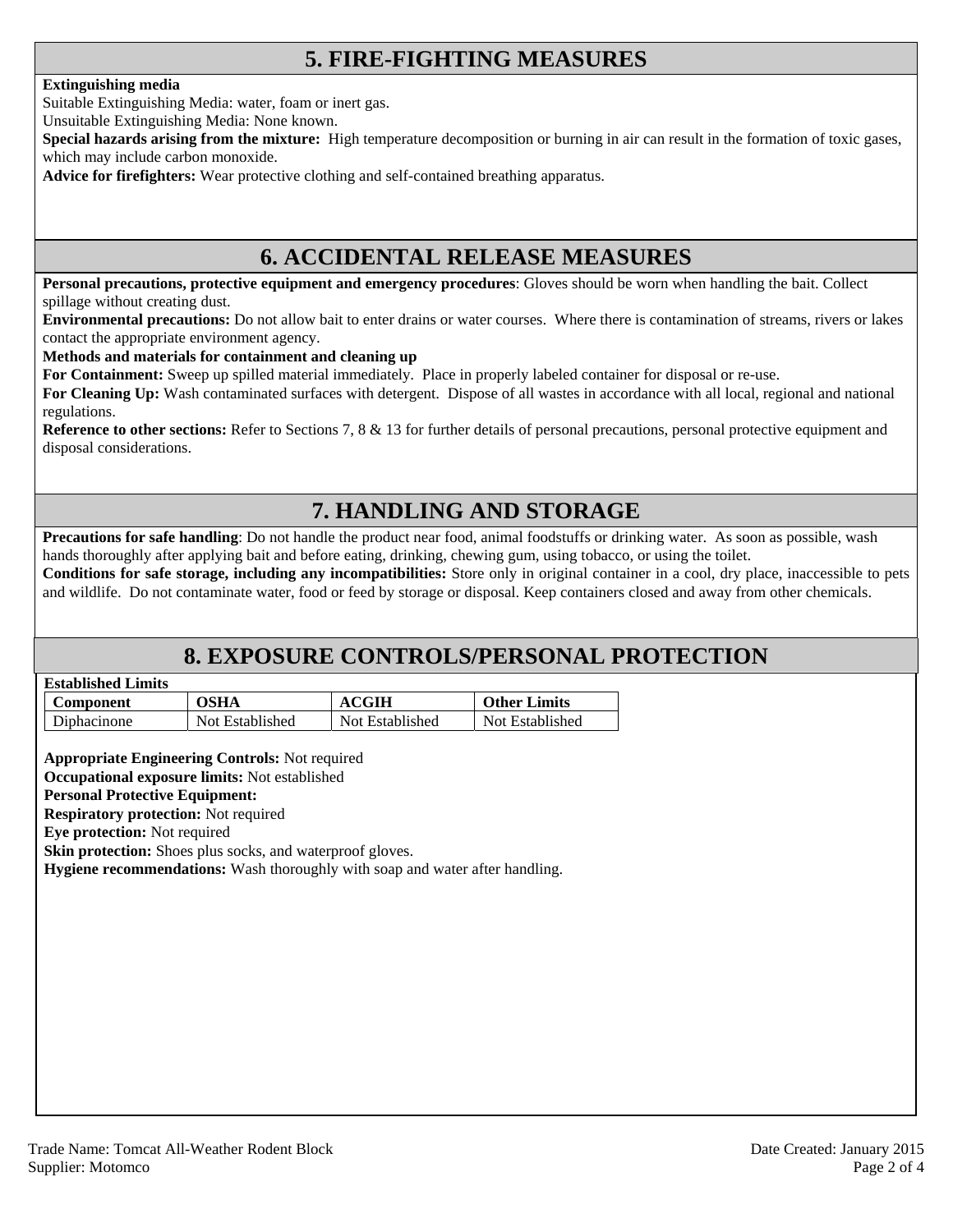# **9. PHYSICAL AND CHEMICAL PROPERTIES**

| Information on basic physical and chemical properties |                                                                                                         |
|-------------------------------------------------------|---------------------------------------------------------------------------------------------------------|
| Appearance/Color:                                     | Pale green wax block                                                                                    |
| Odor:                                                 | Sweet grain-like                                                                                        |
| <b>Odor Threshold:</b>                                | Not applicable, odor not associated with a hazardous material.                                          |
| pH:                                                   | Not applicable, Tomcat All-Weather Rodent Block is not dispersible with water.                          |
| <b>Melting point:</b>                                 | Not applicable to rodenticide bait                                                                      |
| <b>Boiling point:</b>                                 | Not applicable to rodenticide bait                                                                      |
| <b>Flash point:</b>                                   | Not applicable, Tomcat All-Weather Rodent Block does not contain components classified as<br>flammable. |
| <b>Evaporation rate:</b>                              | Not applicable, Tomcat All-Weather Rodent Block is a solid.                                             |
| <b>Upper/lower flammability or</b>                    | Not applicable, Tomcat All-Weather Rodent Block does not contain components classified as               |
| explosive limits:                                     | flammable or explosive.                                                                                 |
| <b>Vapor Pressure:</b>                                | Not applicable to rodenticide bait                                                                      |
| <b>Vapor Density:</b>                                 | NA: Tomcat All-Weather Rodent Block is a solid                                                          |
| <b>Relative Density:</b>                              | 1.11 g/mL $@ 20°C$                                                                                      |
| <b>Solubility (water):</b>                            | Not water soluble                                                                                       |
| <b>Solubility (solvents):</b>                         | Not applicable to rodenticide bait                                                                      |
| <b>Partition coefficient: n-</b>                      | Not applicable to rodenticide bait                                                                      |
| octanol/water:                                        |                                                                                                         |
| <b>Auto-ignition temperature:</b>                     | Not applicable, Tomcat All-Weather Rodent Block does not contain components classified as               |
|                                                       | flammable.                                                                                              |
| <b>Decomposition temperature:</b>                     | Not applicable to rodenticide bait                                                                      |
| <b>Viscosity:</b>                                     | Not applicable, Tomcat All-Weather Rodent Block is not a liquid.                                        |
|                                                       | 10 STADII ITV AND DEACTIVITV                                                                            |

# **10. STABILITY AND REACTIVITY**

**Reactivity:** Stable when stored in original container in a cool, dry location.

**Chemical stability:** Stable when stored in original container in a cool, dry location.

**Possibility of hazardous reactions:** Refer to Hazardous decomposition products

**Conditions to avoid:** Avoid extreme temperatures (below 0°C or above 40°C).

**Incompatible materials**: Avoid strongly alkaline materials.

**Hazardous decomposition products:** High temperature decomposition or burning in air can result in the formation of toxic gases, which may include carbon monoxide.

# **11. TOXICOLOGICAL INFORMATION**

**Information on toxicological effects** 

**Acute Toxicity** 

**LD50, oral (ingestion):** >5000 mg/kg (rats) (Diphacinone Rat LD50 oral: 2.3 mg/kg bw).

**LD50, dermal (skin contact):** > 5001 mg/kg (rats) (Diphacinone rabbit LD50 dermal: 3.6 mg/kg bw).

**LC50, inhalation:** Tomcat All-Weather Rodent Block is a wax block and therefore exposure by inhalation is not relevant.

**Skin corrosion/irritation:** Not irritating to skin.

**Serious eye damage/Irritation:** Not irritating to eyes.

**Respiratory or skin sensitization:** Dermal sensitization: Not a Sensitizer (Guinea pig maximization test).

**Germ cell mutagenicity:** Tomcat All-Weather Rodent Block contains no components known to have a mutagenetic effect.

**Carcinogenicity:** Tomcat All-Weather Rodent Block contains no components known to have a carcinogenetic effect**.** 

| <b>Components</b>   | NTD<br>.             | R<br>                            | $\sim$ $\sim$ $\sim$<br>- 1011 - |
|---------------------|----------------------|----------------------------------|----------------------------------|
| $\sim$<br>phacinone | <b>listed</b><br>Noi | $\bullet$<br>listed<br><b>NO</b> | listeg<br>N<br>v v               |

**Reproductive Toxicity:** Tomcat All-Weather Rodent Block: No data

**Aspiration Hazard:** Not applicable. Tomcat All-Weather Rodent Block is a wax block.

**Target Organ Effects:** Reduced blood clotting ability.

# **12. ECOLOGICAL INFORMATION**

**Ecotoxicity Effects:** This product is extremely toxic to fish, birds and other wildlife. Dogs and predatory and scavenging mammals and birds might be poisoned if they feed upon animals that have eaten this bait. Do not apply this product directly to water or to areas where surface water is present or to intertidal areas below the mean high water mark. Runoff also may be hazardous to aquatic organisms in water adjacent to treated areas. Do not contaminate water when disposing of equipment wash water or rinsate. **Persistence and degradability:** Tomcat All-Weather Rodent Block is inherently biodegradable.